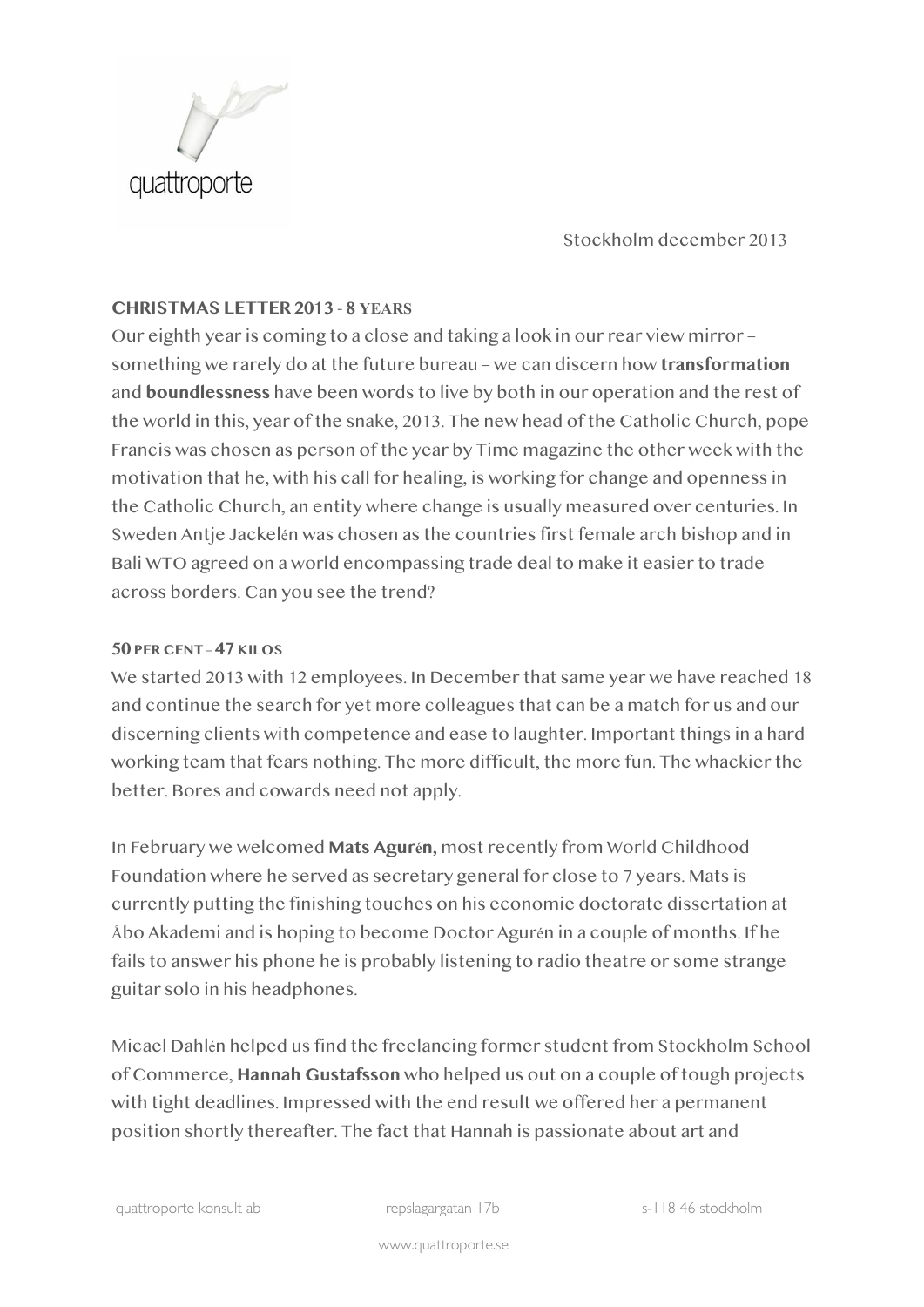

creativity in general and can run a small farm on her own are things we count in her favour.

In March it happened again. Quattroportes proprietary, and increasingly sought after, media coverage and analysis service needed reinforcement. A small free ad at Platsbanken, looking for 2 environmental scanners to be employed by the hour, resulted in over 450 applications in just 5 days. Sifting through these fantastic people and competencies was no mean feat. In the end **Karin Nilsson**, originally from Borlänge, recently returned from an eight year stay in the U.K. was chosen. We fell completely. Besides being a dalkulla Karin is a top student in media studies at the University of Sussex as well as an anglophile dj and a dedicated trivia nut. When she thinks we aren't listening she breaks out her sheet music and recorder from her drawer.

Journalist, radio host and illustrator **Emil Modin** is another one of the gold nuggets we found among the 450. Another colleague from the north, specifically Sollefteå. We couldn't resist his amicable way and his great radio host voice. The fact that he turned up to the first interview sporting a casual suit and a big amazing tweed bowtie – perfectly tied – made it hard to say no. When he turned out have published a comic book and was a competent juggler we were sold.

As we keep growing it's getting harder to maintain a premium standard in the office and we don't want to compromise on quality, least not on the comfort of employees and clients. As recently as November we decided to bring on board a dedicated fixer. **Nike Sjöberg** fixes anything in the blink of an eye, be it organising a chaotic printer/server/archive/storage room, handling invoices or mixing the most amazing drinks you can imagine. Since lust is one of Quattroporte's key values keeping a trained bartender handy can't be wrong.

But we haven't just grown. Some of us – more precisely three of us – formerly quite voluminous figures, who have spent too long on the infamous QP-diet, realised that living on Coca Cola, energy drinks peanuts/crisps and candy wasn't very healthy. Now we are almost one person lighter and at least three people better looking. At least we think so.

quattroporte konsult ab repslagargatan 17b s-118 46 stockholm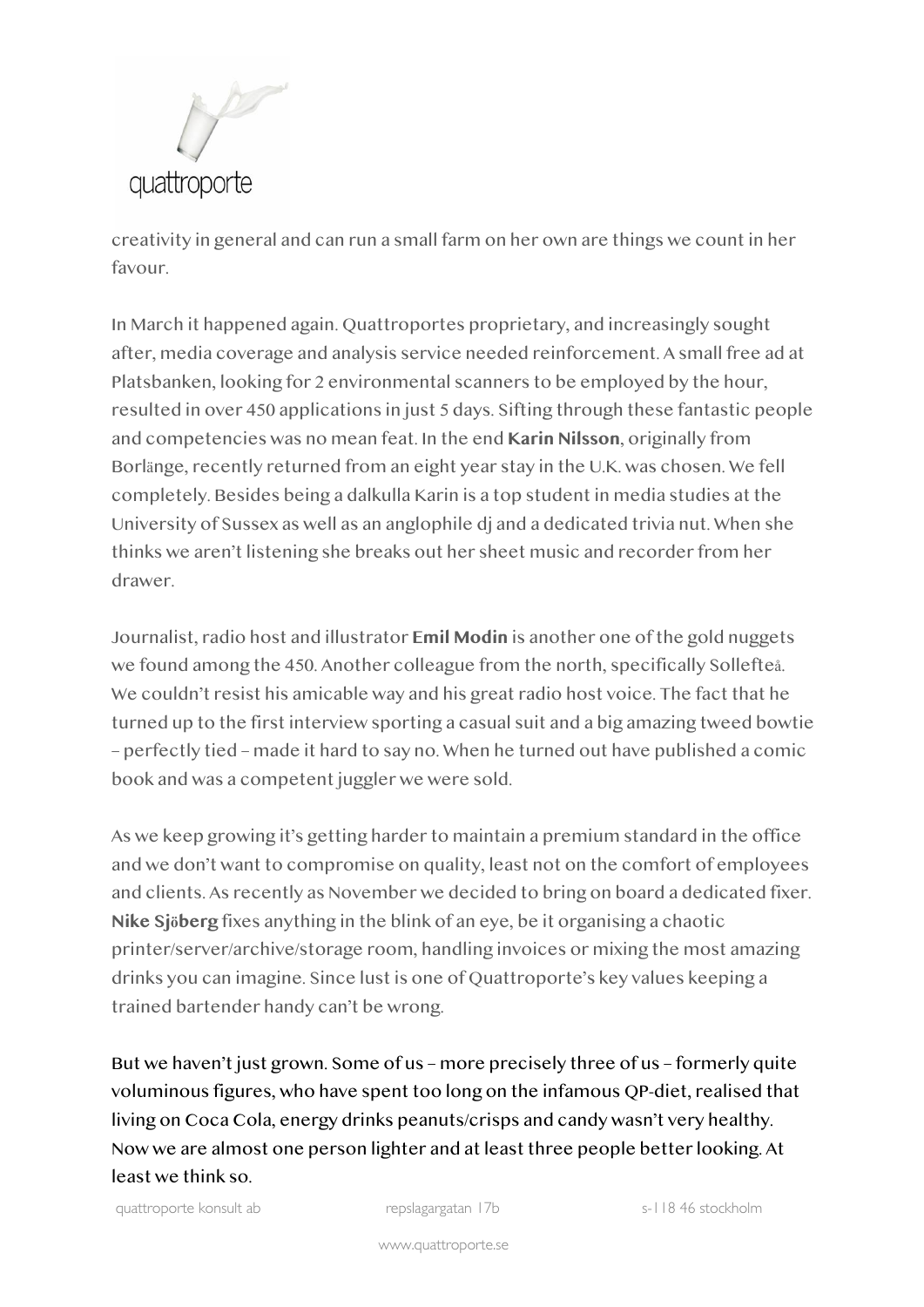

## **4 MISCHIEFS**

The **two blanket agreements with Stockholm County Council** require plenty of competency and continuously provide us with new challenges in the realm of communication and environmental scanning. Luckily we have the countries finest communicators and brand strategists.

The work on creating the airport of the future with **Swedavia** during the spring was one of the most entertaining and interesting projects we have undertaken. The end result was a short film based on Quattroporte's exhaustive research and analysis. The 2 minute movie that we created together with an Experience Designer is now being used by Swedavia to introduce the concept for their future airports.

Working on **recreation of the future** for an urban planning project in a northern metropolis has been one of the challenges during this autumn. We questioned youths on their thoughts and requirements on what they want from their free time in the future. What does the municipality need to provide to make the youths stay in a part of the country suffering from depopulation? Is there anything that can bring back those who have previously left? Yes, we got the answers and they were not entirely uncontroversial.

Naturally we have worked with other companies and organisations and moreover prominent players. Unfortunately business ethics and morality prohibits us from revealing more. Perhaps some other time. In the future.

## **2 COMPANIES**

**Innovation** and **interdisciplinarianism** is something that Quattroporte both advocates and utilises to its full potential. Not only to achieve a width of services but also to get an enjoyable mix of people and interests; in essence a Mecca for nerds. To keep all the nerds happy and hopefully attract even more we have split into two companies during the past year. **Quattroporte Konsult AB** and **Quattroporte Research AB**. The new company is headed by Ulf Holmström and will make a name for itself with new revolutionary services for a new and continuously updated future.

quattroporte konsult ab repslagargatan 17b s-118 46 stockholm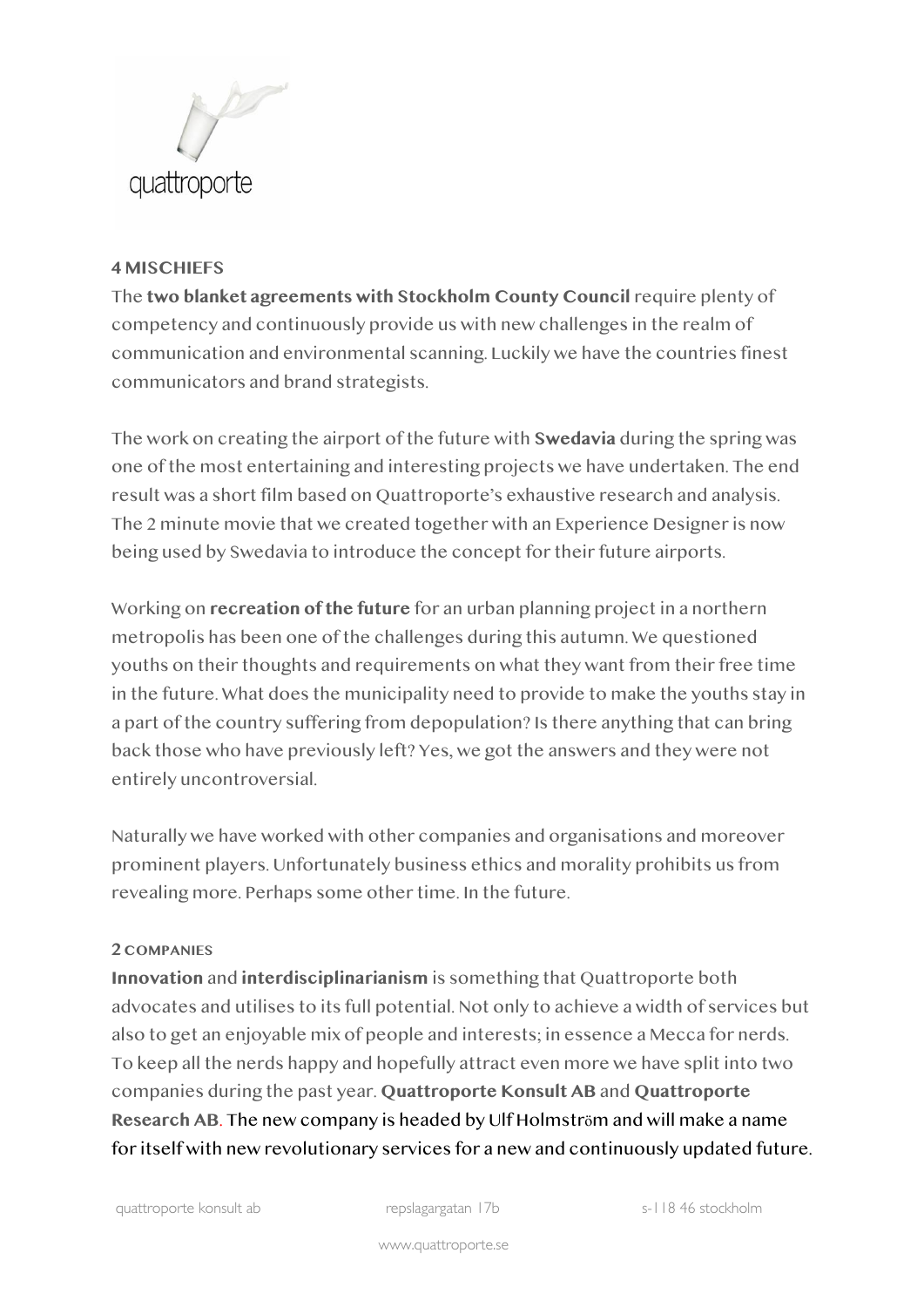

## **2 SEMINARS + 1 PARTY**

In May we presented our unique study with **00-ists**. The seminar created a big interest and our office was filled to capacity. The media interest was impressive, but not as impressive as the 50 or so kids between 5 and 12 years of age that we met with and interviewed during the spring. The insights that these children provided us with, what an exciting generation we will be getting to know! Totally different from the currently talked about and well known 90-ists. The unruly individualists.

At the end of November we opened our doors for another seminar. Once again on our own initiative, driven purely by our own curiosity and hunger for learning, we sank our teeth into **Retail of the Future.** We don't regret it. Despite hard work on research and analysis during the usually busy months of October and November it was "sooo worth it". The interest for the subject was enormous and we will be performing the seminar again come spring at the behest of one of the seminar attendees. What a compliment.

**Transformation** made a return as the theme of this years **birthday** celebration. Our eighth. With make-up artists, dance therapy and jesters our guests had the opportunity to become someone else for a while. The party went on till very late and we have already begun planning the ninth birthday party. It is becoming harder and harder to top the party of the previous year.

## **6 TREND TRIPS**

To build on our image database and widen our perspective on trends, April saw us leaving for Il Salone in **Milan**. The trend trips of the autumn took us, among other places, as always, to the Biennale in **Venice** – this year we went twice just to make sure. Summer was spent in super trendy and hipster dense **Portland** as well as in music Mecca **Seattle** on the US west coast. **Amsterdam** was covered during a long weekend in September where the strongest impression was a mannequin in an opticians window, seemingly female, dressed in sun glasses, tuxedo and a cylinder hat lying in a coffin inviting passers by to enter. Talk about crossing boundaries.